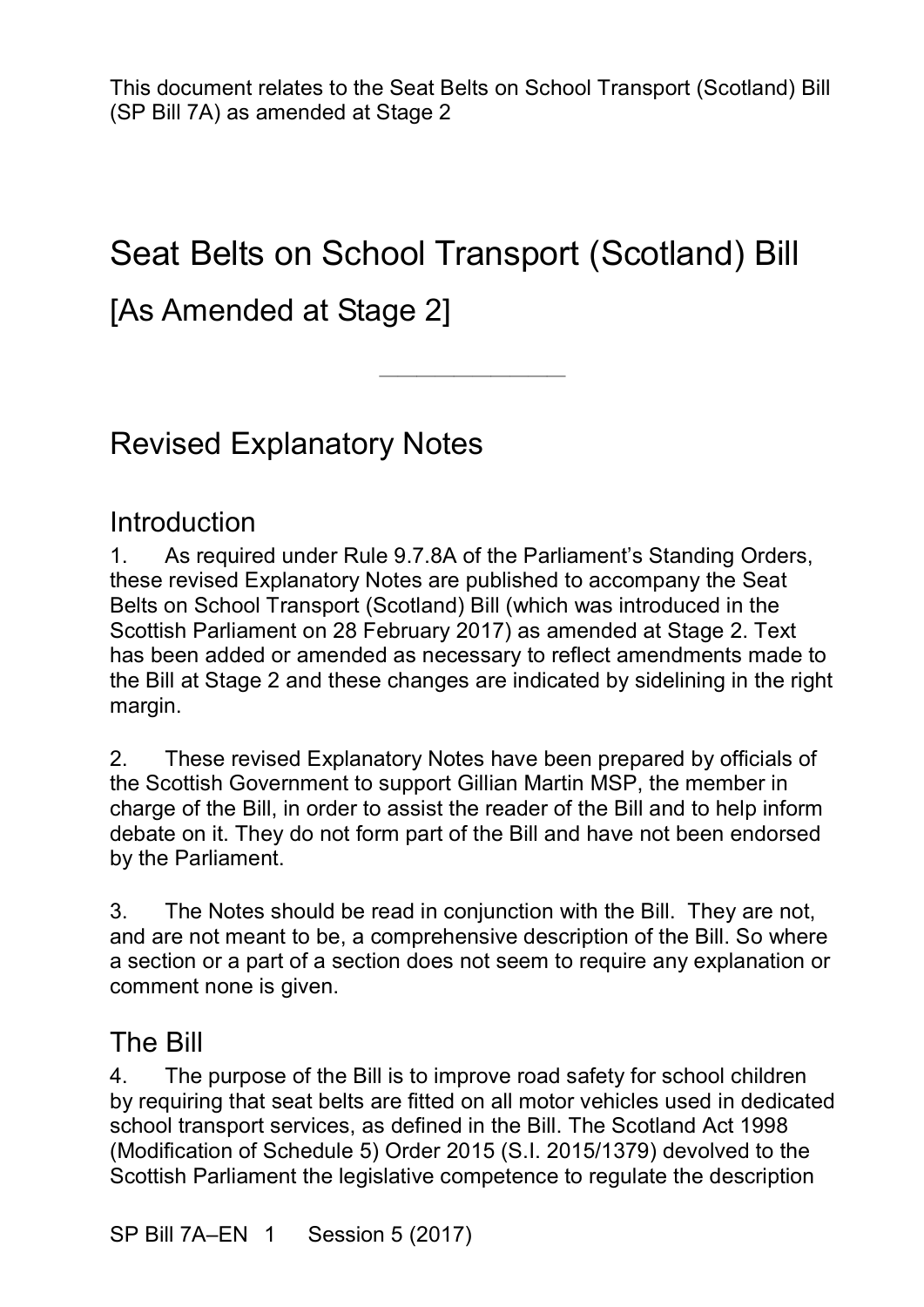of motor vehicles which are used to transport pupils to and from schoolplaces where they receive education and training.

5. However, the setting of technical standards for the construction or equipment of such vehicles, different from any such standards that ordinarily apply under existing UK law, was not devolved by the 2015 Order. In addition, the rest of the subject-matter of the Road Traffic Act 1988 remains reserved, as per Schedule 5 Part II Head E of the Scotland Act 1998, and so both areas are outside the Scottish Parliament's legislative competence. This includes the law as to when persons must wear seat belts, which is currently contained in the Motor Vehicles (Wearing of Seat Belts) Regulations 1993 (S.I. 1993/176).

### Commentary on sections

#### **Section 1 – Duty to ensure seat belts fitted on dedicated school transport services**

6. This section imposes a duty on "school authorities" – that is, education authorities, the managers of grant-aided schools and the proprietors of independent schools – to ensure that seat belts are fitted to every passenger seat in every motor vehicle which is used in a dedicated school transport service (i.e. one belt per pupil).

7. The framing of the duty includes both vehicles that a school authority owns and directly provides for such a service and also vehicles which are indirectly provided via contractual arrangements with a third party transport operator, something which is very common in practice with education authorities in particular.

8. In order to fulfil the duty imposed by this section a school authority which does not currently use vehicles with seat belts for such provision would have the option of choosing to "retrofit" vehicles itself – or alternatively, to use, or contract for the use of, vehicles that already have seat belts fitted.

#### **Section 2 – Meaning of "dedicated school transport service"**

9. This section defines "dedicated school transport service" for the purposes of the Bill and therefore determines the scope of the section 1 duty. The two kinds of service which fall within this wider definition are set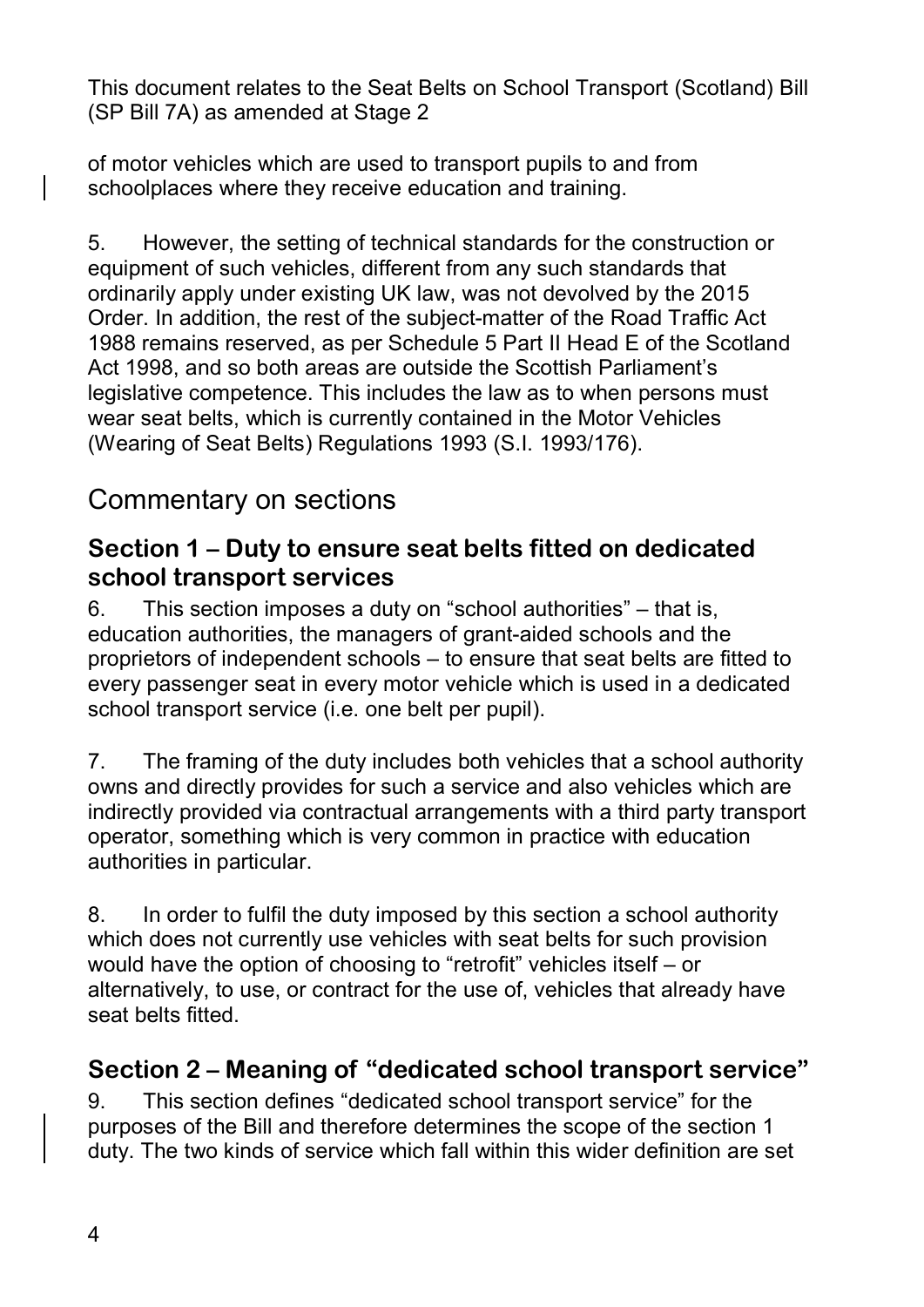out here: a "home-to-school transport service", as defined in subsection (2), or a "school trip transport service", as defined in subsection (3).

10. The first kind of service, a "home-to-school transport service", refers toThis means transport services which carry pupils to and/or from their homes and any educational establishment where they receive schoolprimary or secondary education (as defined in the Education (Scotland) Act 1980) provided by a school authority. There are situations where pupils begin or end the school day at an institution at which they are not registered – for instance to take certain classes which are not offered at their own school – and this would be covered by this definition.

11. However, since the definition refers to the "sole purpose" of the transport service being to carry pupils, in determining whether a service falls within the definition its essential purpose must be considered. For example, a transport service which is provided for the purpose of carrying both members of the general public as well as school children, even if in practice the service carries mainly school children, would be excluded from the ambit of the Bill.11.The second kind of service, a "school trip transport service", refers to transport services arranged by school authorities which carry pupils to and/or from any place where they receive education or training in general (whether that is provided at a school or at another place, such as during a visit toby a school authority a museum or castle). This is a broad definition intended to cover the wide range of excursions which are arranged by school authorities. It would include trips where the vehicle leaves and returns to the school on the same day, as well as excursions which last over a period of daysof or monthsweeks. It would also include journeys between different educational establishments.

12. Both subsections (2) and (3) refer to the "sole purpose" of the transport service being to carry pupils, and therefore in determining whether a service falls within these definitions its essential purpose must be considered. For example, a transport service which is provided for the purpose of carrying both members of the general public as well as school children, even if in practice the service carries mainly school children, would be excluded from the ambit of the Bill.

#### **Section 3 – Meaning of other key terms**

13. This section defines other key terms that appear in the Bill.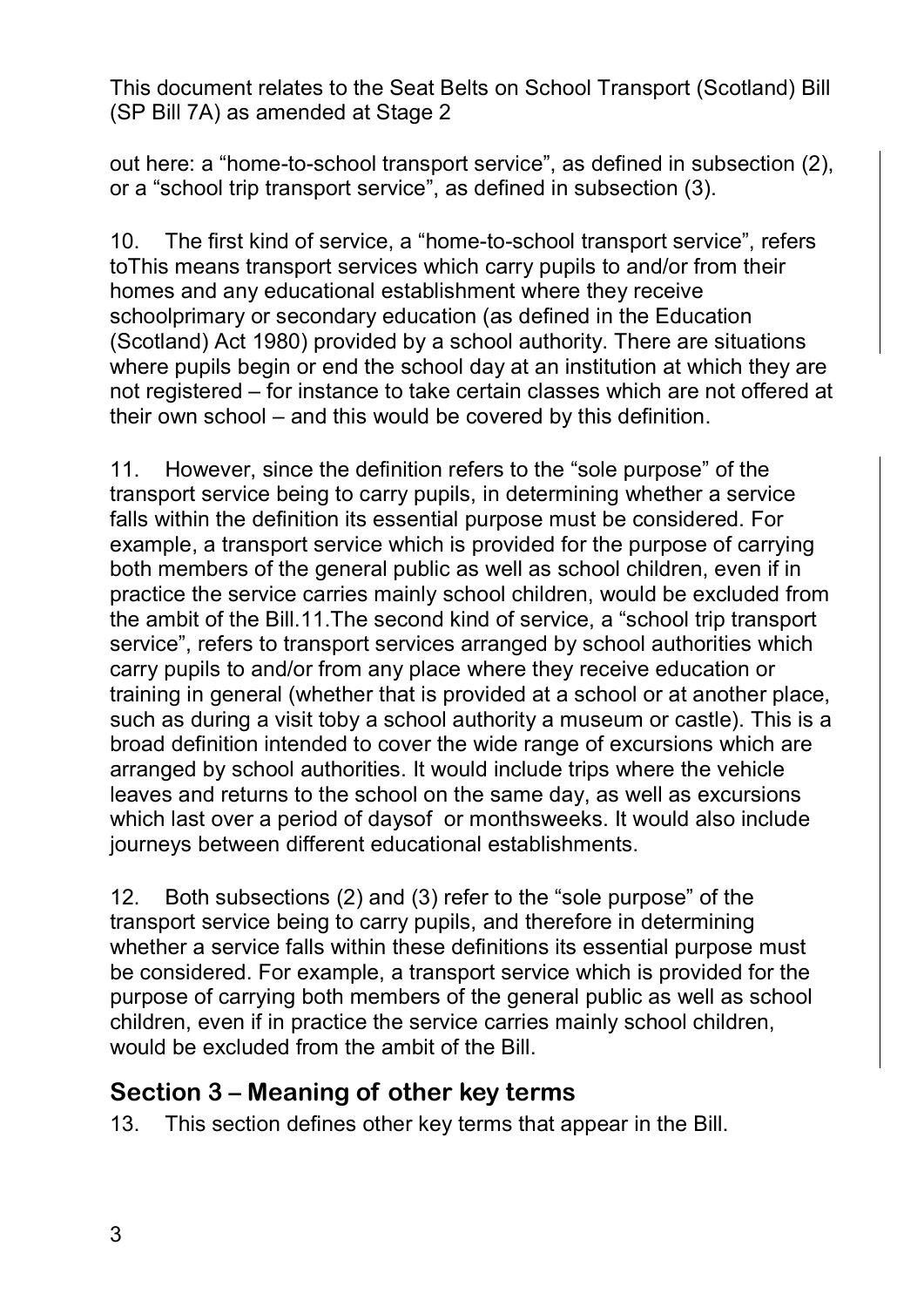14. The definition of "motor vehicle" is imported from section 185 of the Road Traffic Act 1988, i.e. "a mechanically propelled vehicle intended or adapted for use on roads". The 1988 Act was the source from which legislative competence was devolved in the express terms of the 2015 Order mentioned in paragraph 4 above.

15. The definition of "school authority" is a tripartite one, comprising education authorities (i.e. local authorities constituted under section 2 of the Local Government etc. (Scotland) Act 1994), the managers of grant-aided schools and the proprietors of independent schools – thus all three kinds of school in Scotland are covered by the Bill. Those and other terms in the Bill which appear in the Education (Scotland) Act 1980 are collated in subsection (2) of this section. The term "school education" includes early learning and childcare as well as primary and secondary education: therefore pupils in nursery classes or at nursery schools are covered by the Bill, if their transport falls within section 1. That is, for such nursery pupils, if it is a "school authority" (as defined) that provides or arranges their dedicated school transport service where a school authority provides or arranges their dedicated school transport service.

16. The effect of the definition of "seat belt" is simply to apply the existing UK law on the requirements for the types and design of seat belts that must be fitted in different classes of motor vehicles. This application without alteration is made necessary by the technical standards restriction on legislative competence mentioned in paragraph 4 above. The existing UK law is contained in the Road Vehicles (Construction and Use) Regulations 1986 (S.I. 1986/1078) ("the 1986 Regulations"), which were respectively made and amended under the two powers in the Road Traffic Acts referred to in the definition of "seat belt" in section 3 here.

17. Regulation 47 of the 1986 Regulations sets out the range of options for which kind of seat belt must be fitted in particular classes of vehicle. There are four main kinds that appear in Regulation 47: three-point belts, lap belts, child restraints and disabled person's belts. In addition, inertia reel belts are specified as a type of three-point belt, and retractable lap belts as a type of lap belt. The 1986 Regulations also prescribe detailed technical requirements for the construction, installation and maintenance of seat belts, requirements which are not reproduced in the Bill but represent the relevant law currently in force.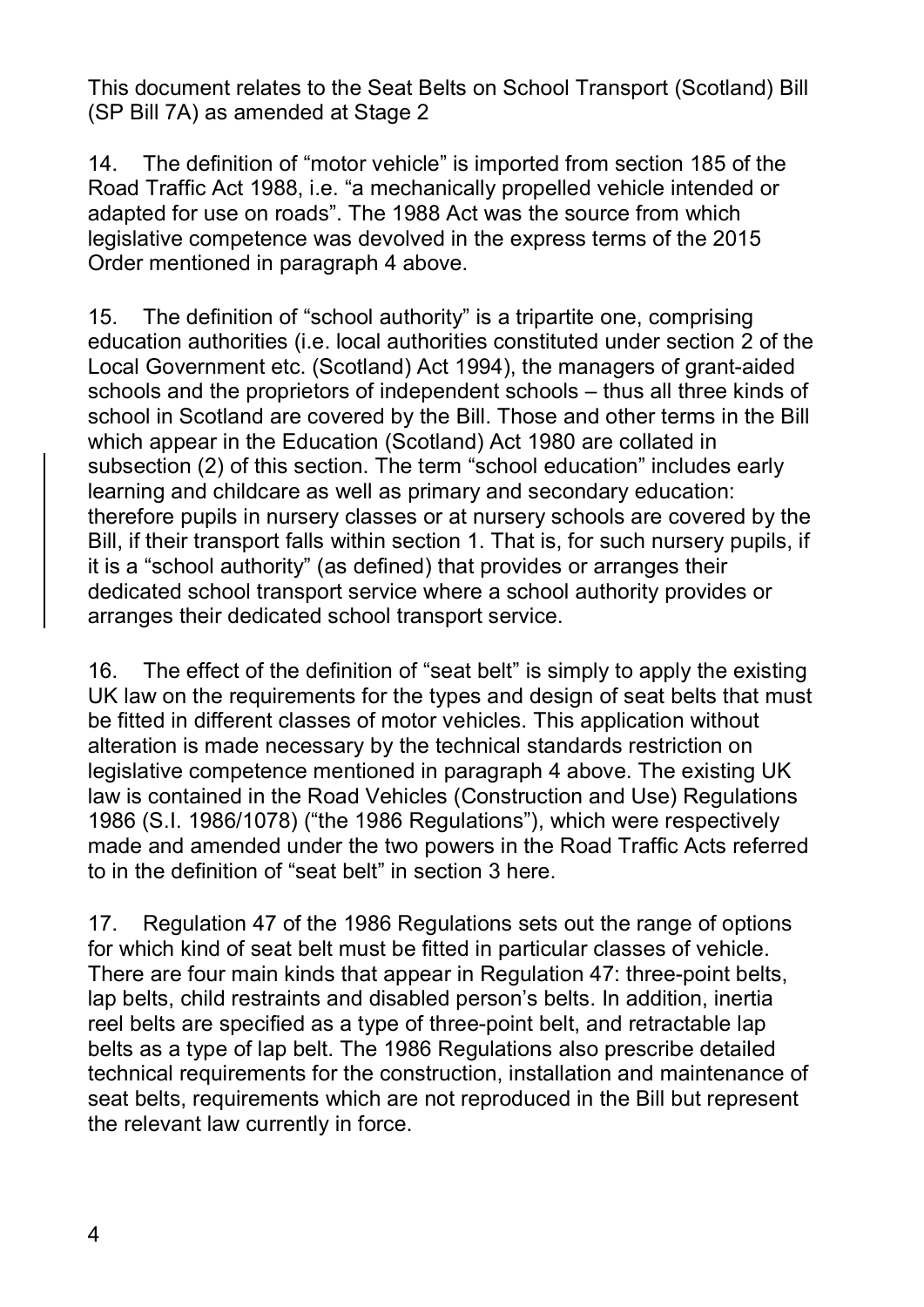#### **Section 4 – Annual compliance statement**

18. Subsection (1) of this section imposes a self-reporting duty on school authorities, who must prepare an annual statement of their compliance with the duty relating to seat belts imposed by section 1 of the Bill. Subsection (2) sets out what information the statement must contain.

19. Subsection (3)(a) prescribes the timing of publication of the statement and subsection (3)(b) leaves the form of publication open to individual school authorities.

#### **Section 5 - Commencement**

20. Subsection (1) of this section provides that this section and sections 2, 3 and 6 come into force on the day after Royal Assent. The remainder of the Bill, once enacted, comes into force on the day or days appointed by the Scottish Ministers in regulations made under subsection (2).

21. Subsection (2A) provides that commencement regulations under subsection (2) which make provision in relation to section 1 may not appoint a day later than 31 December 2018: the effect is to set that date as the ultimate deadline by which the Scottish Ministers must bring into force the duty imposed by section 1 of the Bill.

22. Subsection (3)(a) provides that these commencement regulations may also include transitional, transitory or saving provision. It should be noted that these aspects are not substantive powers but are dependent on commencement. Subsection (3)(b) provides that the regulations may appoint different days for different purposes. For instance this would, subject to subsection (2A), allow the duty in section 1 to be brought into force for primary school children at the start of one school year anda different point in time to for secondary school children at the start of another.

#### **Section 6 - Short title**

23. This section provides that the Bill, once enacted, will be referred to as the Seat Belts on School Transport (Scotland) Act 2017.